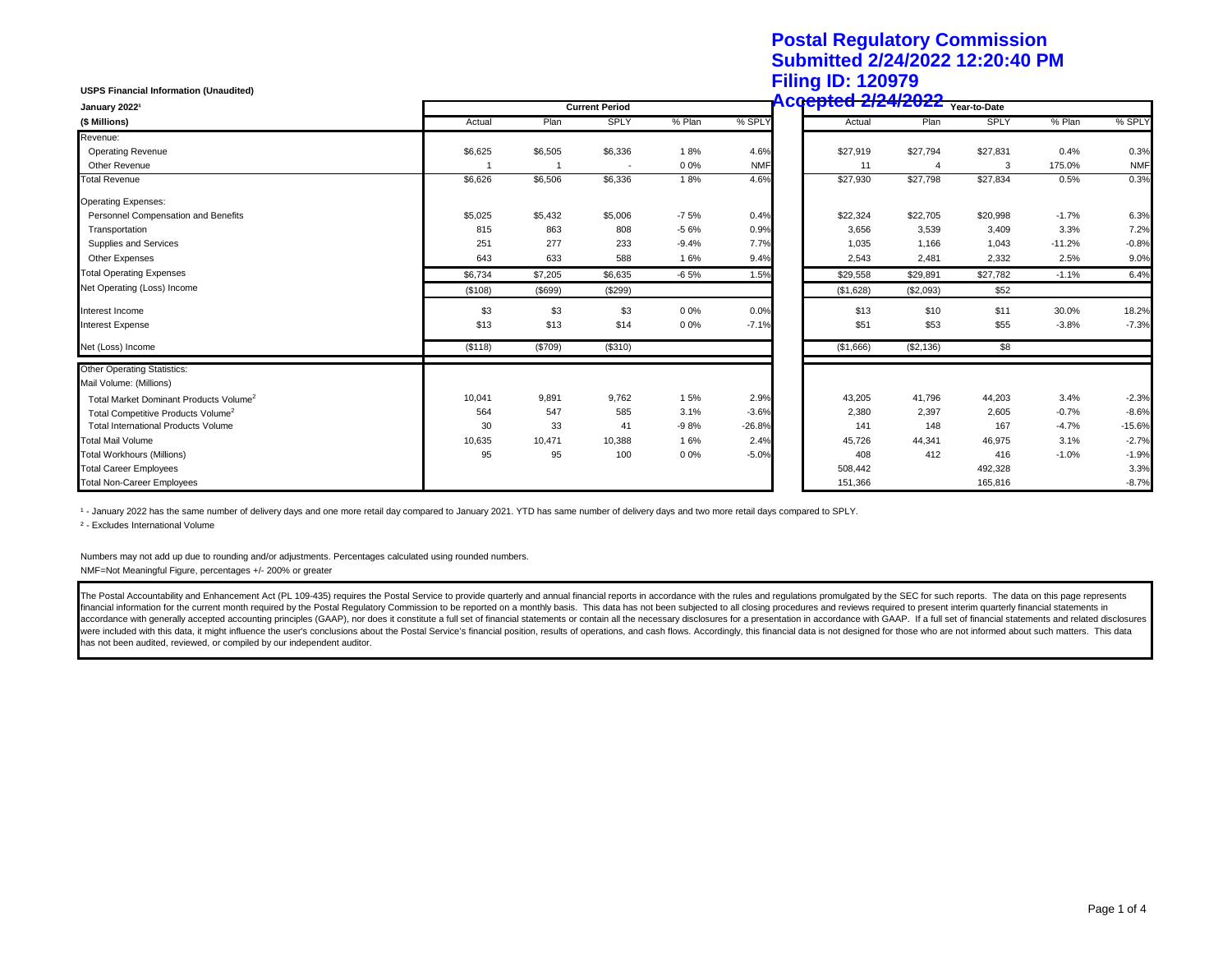**Mail Volume and Mail Revenue** (Source: Results derived from reclassified products based on Postal Service Revenue Pieces and Weights Reports)

| January 2022                                 |             | <b>Current Period</b> |          |              | Year-to-Date |          |
|----------------------------------------------|-------------|-----------------------|----------|--------------|--------------|----------|
| (Thousands)                                  | Actual      | SPLY                  | % SPLY   | Actual       | <b>SPLY</b>  | % SPLY   |
| <b>Market Dominant Products:</b>             |             |                       |          |              |              |          |
| First Class:<br>Volume                       | 4,692,103   | 4,761,264             | $-1.5%$  | 17,903,659   | 18,502,471   | $-3.2%$  |
| Revenue                                      | \$2,263,911 | \$2,151,577           | 5.2%     | \$8,727,525  | \$8,455,990  | 3.2%     |
|                                              |             |                       |          |              |              |          |
| Periodicals:                                 |             |                       |          |              |              |          |
| Volume                                       | 265,472     | 346,232               | $-23.3%$ | 1,185,331    | 1,289,808    | $-8.1%$  |
| Revenue                                      | \$71,730    | \$82,926              | $-13.5%$ | \$330,505    | \$327,377    | 1.0%     |
| USPS Marketing Mail™:                        |             |                       |          |              |              |          |
| Volume                                       | 5,020,581   | 4,582,965             | 9.5%     | 23,834,366   | 24,109,131   | $-1.1%$  |
| Revenue                                      | \$1,194,361 | \$1,016,916           | 17.4%    | \$5,680,096  | \$5,197,011  | 9.3%     |
| Package Services:                            |             |                       |          |              |              |          |
| Volume                                       | 44,215      | 49,200                | $-10.1%$ | 181,493      | 190,833      | $-4.9%$  |
| Revenue                                      | \$78,055    | \$76,536              | 2.0%     | \$309,660    | \$298,898    | 3.6%     |
| A I Other Market Dominant Mail:              |             |                       |          |              |              |          |
| Volume                                       | 18,559      | 22,543                | $-17.7%$ | 99,700       | 111,119      | $-10.3%$ |
| Revenue                                      | \$209,255   | \$205,252             | 2.0%     | \$852,444    | \$776,251    | 9.8%     |
| Total Market Dominant Products: <sup>2</sup> |             |                       |          |              |              |          |
| Volume                                       | 10,040,930  | 9,762,204             | 2.9%     | 43,204,549   | 44,203,362   | $-2.3%$  |
| Revenue                                      | \$3,817,312 | \$3,533,207           | 8.0%     | \$15,900,230 | \$15,055,527 | 5.6%     |
| <b>Competitive Products:</b>                 |             |                       |          |              |              |          |
| Shipping and Package Services:               |             |                       |          |              |              |          |
| Volume                                       | 563,531     | 584,703               | $-3.6%$  | 2,379,833    | 2,604,551    | $-8.6%$  |
| Revenue                                      | \$2,540,984 | \$2,531,727           | 0.4%     | \$10,934,188 | \$11,673,065 | $-6.3%$  |
| All Other Competitive Products:              |             |                       |          |              |              |          |
| Volume                                       |             |                       | 0.0%     |              |              | 0.0%     |
| Revenue                                      | \$111,698   | \$71,170              | 56.9%    | \$386,711    | \$254,355    | 52.0%    |
| Total Competitive Products: <sup>2</sup>     |             |                       |          |              |              |          |
| Volume                                       | 563,531     | 584,703               | $-3.6%$  | 2,379,833    | 2,604,551    | $-8.6%$  |
| Revenue                                      | \$2,652,682 | \$2,602,897           | 1.9%     | \$11,320,899 | \$11,927,420 | $-5.1%$  |
| International:<br>Volume                     | 30,268      | 40,716                | $-25.7%$ | 141,270      | 167,165      | $-15.5%$ |
| Revenue                                      | \$155,473   | \$200,146             | $-22.3%$ | \$697,777    | \$848,424    | $-17.8%$ |
| Total:                                       |             |                       |          |              |              |          |
| <b>Total Volume</b>                          | 10,634,729  | 10,387,623            | 2.4%     | 45,725,652   | 46,975,078   | $-2.7%$  |
| <b>Total Operating Revenue</b>               | \$6,625,467 | \$6,336,250           | 4.6%     | \$27,918,906 | \$27,831,371 | 0.3%     |
|                                              |             |                       |          |              |              |          |
| International by Category <sup>3</sup> :     |             | <b>Current Period</b> |          |              | Year-to-Date |          |
|                                              | Actual      | <b>SPLY</b>           | % SPLY   | Actual       | SPLY         | % SPLY   |
| <b>Market Dominant Products:</b>             |             |                       |          |              |              |          |
| Volume                                       | 14,134      | 20,341                | $-30.5%$ | 75,451       | 78,479       | $-3.9%$  |
| Revenue                                      | \$18,859    | \$28,631              | $-34.19$ | \$99,755     | \$96,607     | 3.3%     |
| <b>Competitive Products:</b>                 |             |                       |          |              |              |          |
| Volume                                       | 16,134      | 20,375                | $-20.89$ | 65,819       | 88,686       | $-25.8%$ |
| Revenue                                      | \$136,614   | \$171,515             | $-20.39$ | \$598,022    | \$751,817    | $-20.5%$ |
| <b>Total International:</b>                  |             |                       |          |              |              |          |
| <b>Total Volume</b>                          | 30,268      | 40,716                | $-25.7%$ | 141,270      | 167,165      | $-15.5%$ |
| <b>Total Revenue</b>                         | \$155,473   | \$200,146             | $-22.3%$ | \$697,777    | \$848,424    | $-17.8%$ |

- January 2022 has the same number of delivery days and one more retail day compared to January 2021. YTD has same number of delivery days and two more retail days compared to SPLY.

² - Excludes International Volume

<sup>3</sup> - International volume and revenue broken out by Market Dominant and Competitive.

Numbers may not add up due to rounding and/or adjustments. Percentages calculated using rounded numbers. The sampling portion of the RPW system is designed to be statistically valid on a quarterly and annual basis.

The Postal Accountability and Enhancement Act (PL 109-435) requires the Postal Service to provide quarterly and annual financial reports in accordance with the rules and regulations promulgated by the SEC for such reports. page represents financial information for the current month required by the Postal Regulatory Commission to be reported on a monthly basis. This data has not been subjected to all closing procedures and reviews required to designed for those who are not informed about such matters. This data has not been audited, reviewed, or compiled by our independent auditor.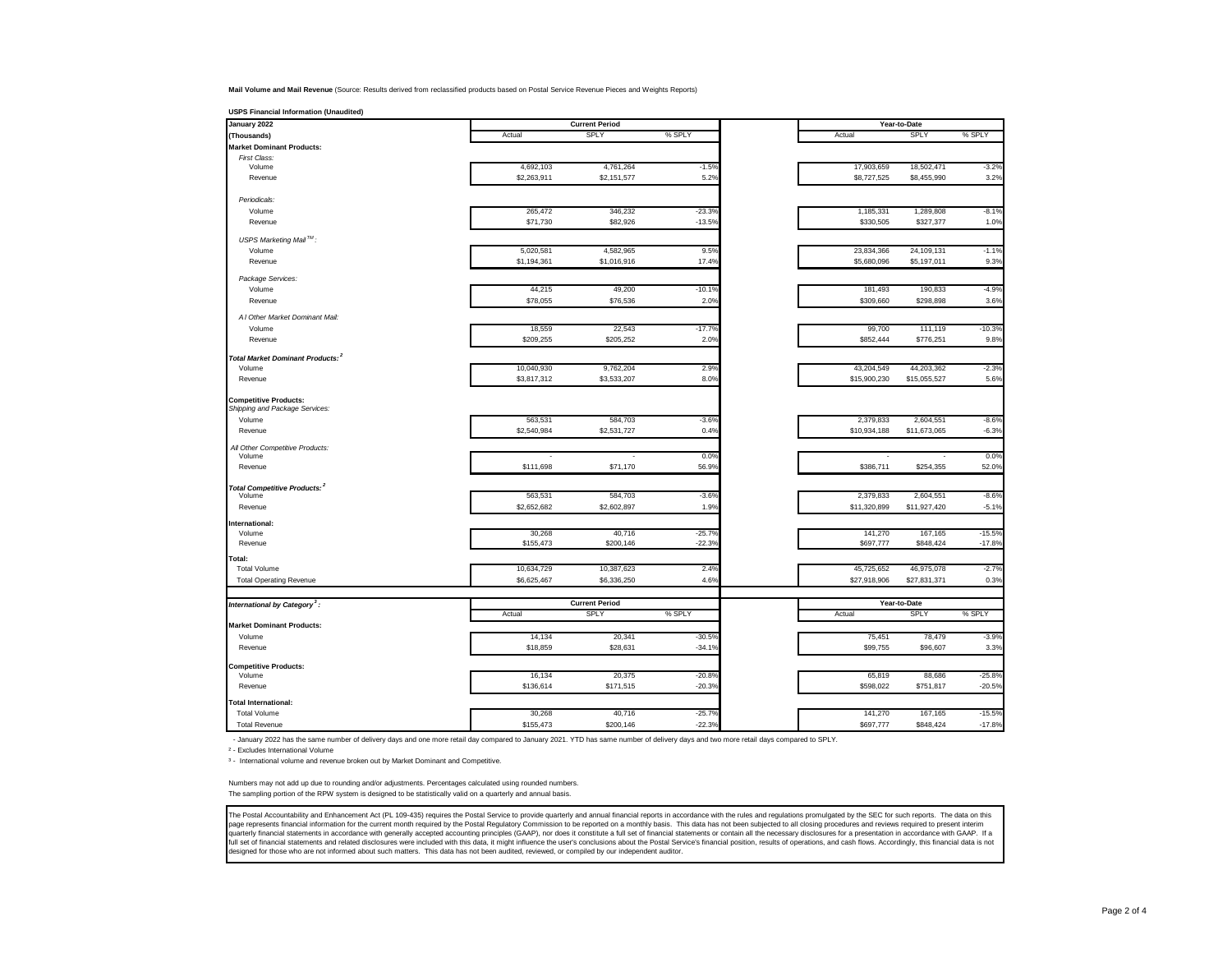| <b>USPS Expenses (Unaudited)</b>                                                                        |         |                          |                       |                    |            |                  |                          |                  |                  |          |
|---------------------------------------------------------------------------------------------------------|---------|--------------------------|-----------------------|--------------------|------------|------------------|--------------------------|------------------|------------------|----------|
| January 2022                                                                                            |         |                          | <b>Current Period</b> |                    |            |                  |                          | Year-to-Date     |                  |          |
| (\$ Millions)                                                                                           | Actual  | Plan                     | SPLY                  | % Plan             | % SPLY     | Actual           | Plan                     | SPLY             | % Plan           | % SPLY   |
| Personnel Compensation and Benefits:                                                                    |         |                          |                       |                    |            |                  |                          |                  |                  |          |
| Salaries & Benefits:                                                                                    |         |                          |                       |                    |            |                  |                          |                  |                  |          |
| <b>City Delivery</b>                                                                                    | \$1,703 | \$1,598                  | \$1,643               | 6.6%               | 3.7%       | \$6,909          | \$6,885                  | \$6,803          | 0.3%             | 1.6%     |
| Mail Processing                                                                                         | 794     | 711                      | 787                   | 11.7%              | 0.9%       | 3,339            | 3,226                    | 3,209            | 3.5%             | 4.1%     |
| Operations - Customer Service                                                                           | 563     | 538                      | 560                   | 4.6%               | 0.5%       | 2,324            | 2,371                    | 2,337            | $-2.0%$          | $-0.6%$  |
| <b>Rural Delivery</b>                                                                                   | 743     | 682                      | 722                   | 8.9%               | 2.9%       | 3,079            | 2,963                    | 2,959            | 3.9%             | 4.1%     |
| Other, including Plant and Vehicle Maintenance, Operational Support,<br>Postmasters, and Administration | 872     | 1.014                    | 948                   | $-14.0%$           | $-8.0%$    | 3,504            | 3,883                    | 3,569            | $-9.8%$          | $-1.8%$  |
| <b>Total Salaries &amp; Benefits</b>                                                                    | \$4,675 | \$4,543                  | \$4,660               | 2.9%               | 0.3%       | \$19,155         | \$19,328                 | \$18,877         | $-0.9%$          | 1.5%     |
| Other Personnel Related Expenses:                                                                       |         |                          |                       |                    |            |                  |                          |                  |                  |          |
| Retiree Health Benefits Normal Cost (d)                                                                 | \$358   | \$358                    | \$325                 | 0.0%               | 10.2%      | \$1,433          | \$1,433                  | \$1,300          | 0.0%             | 10.2%    |
| Workers Compensation Cash (a)                                                                           | 117     | 148                      | 153                   | $-20.9%$           | $-23.5%$   | 487              | 476                      | 481              | 2.3%             | 1.2%     |
| All Other Personnel Related Expenses                                                                    | 16      | 28                       | 3                     | $-42.9%$           | <b>NMF</b> | 38               | 49                       | 65               | $-22.4%$         | $-41.5%$ |
| <b>Total Other Personnel Related Expenses</b>                                                           | \$491   | \$534                    | \$481                 | $-8.1%$            | 2.1%       | \$1,958          | \$1,958                  | \$1,846          | 0.0%             | 6.1%     |
| Controllable Personnel Compensation and Benefits                                                        | \$5,166 | \$5,077                  | \$5,141               | 1.8%               | 0.5%       | \$21,113         | \$21,286                 | \$20,723         | $-0.8%$          | 1.9%     |
| RHB Unfunded Liabilities Amortization (e)                                                               | 83      | 83                       | 75                    | 0.0%               | 10.7%      | 333              | 333                      | 300              | 0.0%             | 11.0%    |
| FERS Unfunded Liabilities Amortization (b)                                                              | 117     | 117                      | 112                   | 0.0%               | 4.5%       | 467              | 467                      | 448              | 0.0%             | 4.2%     |
| CSRS Unfunded Liabilities Amortization (b)                                                              | 155     | 155                      | 151                   | 0.0%               | 2.6%       | 619              | 619                      | 606              | 0.0%             | 2.1%     |
| Workers' Compensation (c)                                                                               | (496)   | $\overline{\phantom{a}}$ | (473)                 | <b>NMF</b>         | 4.9%       | (208)            | $\overline{\phantom{a}}$ | (1,079)          | <b>NMF</b>       | $-80.7%$ |
| Total Personnel Compensation and Benefits                                                               | \$5,025 | \$5,432                  | \$5,006               | $-7.5%$            | 0.4%       | \$22,324         | \$22,705                 | \$20,998         | $-1.7%$          | 6.3%     |
|                                                                                                         |         |                          |                       |                    |            |                  |                          |                  |                  |          |
| Non-Personnel Expenses:                                                                                 | \$815   | \$863                    | \$808                 |                    | 0.9%       |                  |                          |                  |                  | 7.2%     |
| Transportation<br>Supplies and Services                                                                 | 251     | 277                      | 233                   | $-5.6%$<br>$-9.4%$ | 7.7%       | \$3,656<br>1,035 | \$3,539<br>1,166         | \$3,409<br>1,043 | 3.3%<br>$-11.2%$ | $-0.8%$  |
| Depreciation and Amortization                                                                           | 135     | 142                      | 138                   | $-4.9%$            | $-2.2%$    | 548              | 562                      | 557              | $-2.5%$          | $-1.6%$  |
| Rent                                                                                                    | 115     | 113                      | 104                   | 1.8%               | 10.6%      | 442              | 440                      | 400              | 0.5%             | 10.5%    |
| Utilities and Heating Fuel                                                                              | 54      | 49                       | 47                    | 10.2%              | 14.9%      | 198              | 189                      | 180              | 4.8%             | 10.0%    |
| Vehicle Maintenance Service                                                                             | 48      | 53                       | 47                    | $-9.4%$            | 2.1%       | 210              | 214                      | 207              | $-1.9%$          | 1.4%     |
| Vehicle Fuel                                                                                            | 56      | 45                       | 37                    | 24.4%              | 51.4%      | 233              | 159                      | 150              | 46.5%            | 55.3%    |
| Information Technology                                                                                  | 69      | 68                       | 62                    | 1.5%               | 11.3%      | 241              | 273                      | 227              | $-11.7%$         | 6.2%     |
| Rural Carrier Equipment Maintenance Allowance                                                           | 51      | 46                       | 45                    | 10.9%              | 13.3%      | 210              | 205                      | 196              | 2.4%             | 7.1%     |
| Other                                                                                                   | 115     | 117                      | 108                   | $-1.7%$            | 6.5%       | 461              | 439                      | 415              | 5.0%             | 11.1%    |
| <b>Total Non-Personnel Expenses</b>                                                                     | \$1,709 | \$1,773                  | \$1,629               | $-3.6%$            | 4.9%       | \$7,234          | \$7,186                  | \$6,784          | 0.7%             | 6.6%     |
| <b>Total Operating Expenses</b>                                                                         | \$6,734 | \$7,205                  | \$6,635               | $-6.5%$            | 1.5%       | \$29,558         | \$29,891                 | \$27,782         | $-1.1%$          | 6.4%     |
| <b>Interest Expense</b>                                                                                 | 13      | 13                       | 14                    | 0.0%               | $-7.1%$    | 51               | 53                       | 55               | $-3.8%$          | $-7.3%$  |
| <b>Total Expenses</b>                                                                                   | \$6,747 | \$7,218                  | \$6,649               | $-6.5%$            | 1.5%       | \$29,609         | \$29,944                 | \$27,837         | $-1.1%$          | 6.4%     |

- January 2022 has the same number of delivery days and one more retail day compared to January 2021. YTD has same number of delivery days and two more retail days compared to SPLY.

(a) This amount includes cash outlays including administrative fees.

(b) This represents the U.S. Office of Personnel Management (OPM) estimated amortization expense related to the Federal Employee Retirement System (FERS) and Civil Service Retirement System (CSRS). The actual invoices will 2022 and October 2022.

(c) This represents non-cash adjustments: the impact of discount and inflation rate changes and the actuarial revaluation of new and existing cases.

(d) This represents the accrual for normal costs for current employees, based on the beginning of the fiscal year estimates.

(e) This represents the estimated Retiree Health Benefits (RHB) amortization expenses of the unfunded Postal Service Retiree Health Benefits Fund (PSRHBF) liabilities. The actual invoice will be received between June 2022

Numbers may not add up due to rounding and/or adjustments. Percentages calculated using rounded numbers.

NMF=Not Meaningful Figure, percentages +/- 200% or greater

The Postal Accountability and Enhancement Act (PL 109-435) requires the Postal Service to provide quarterly and annual financial reports in accordance with the rules and regulations promulgated by the SEC for such reports. financial information for the current month required by the Postal Regulatory Commission to be reported on a monthly basis. This data has not been subjected to all closing procedures and reviews required to present interim were included with this data, it might influence the user's conclusions about the Postal Service's financial position, results of operations, and cash flows. Accordingly, this financial data is not designed for those who a not been audited, reviewed, or compiled by our independent auditor.